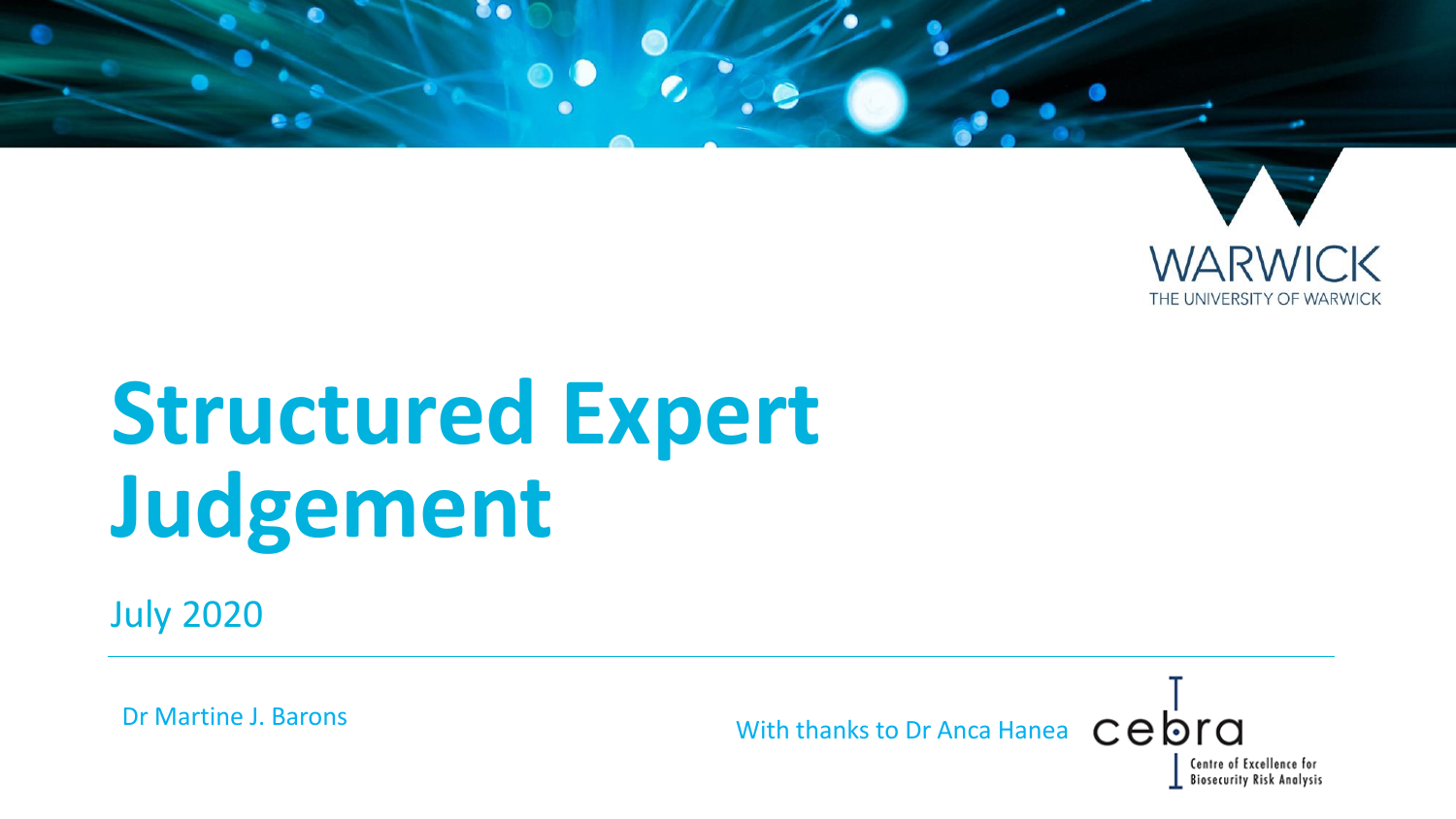# **EXPERTS ARE OFTEN CONSULTATION FOR:**

- Framing and structuring of a problem
- Identifying variables and relationships
- Sources of data / Data
- Quantifying uncertainty
	- **Uncertain parameters (uncertain quantities, probabilities)**

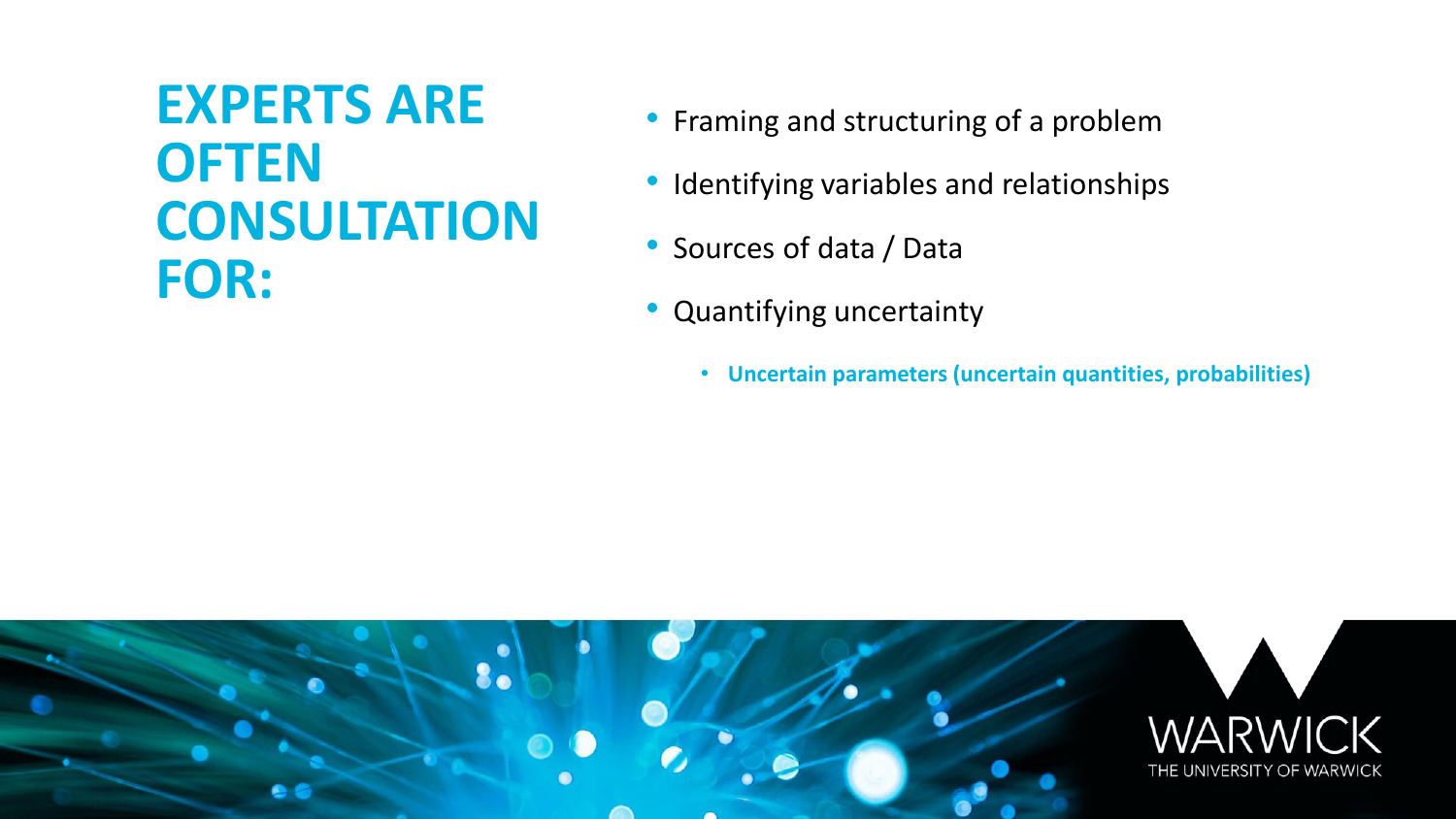#### **Structured expert judgement**

#### *Pre – Elicitation*

- Define problem
- Find experts
- Find facilitator
- Find validation data
- Frame

#### *Elicitation*

#### *Post – Elicitation*

- Aggregate experts' judgements
- Feedback
- Post-hoc analysis of results

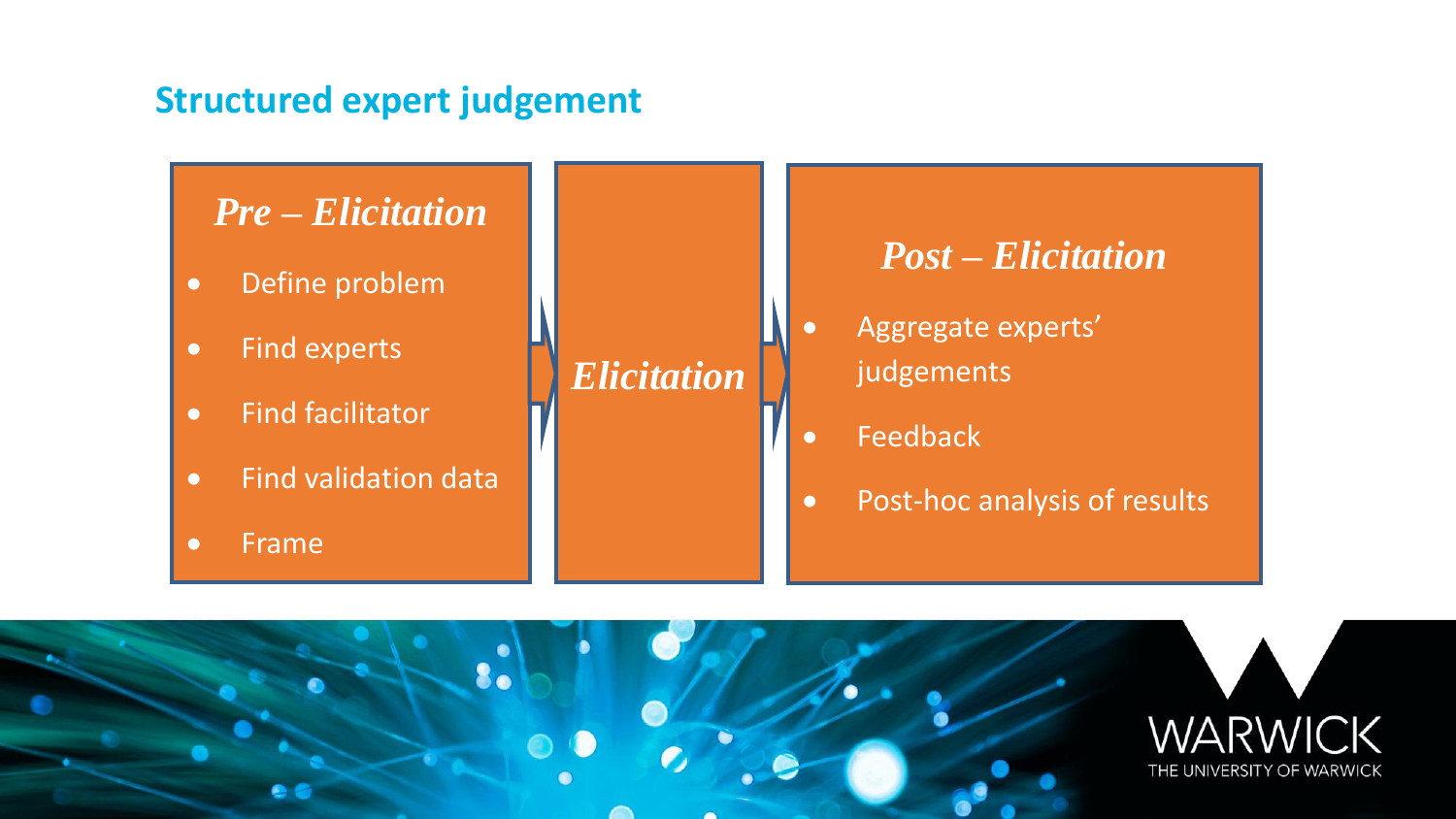### **WHAT IS THE BEST WAY TO DO IT?**

- Nobody knows!
- ...but we know more experts are necessary
- ...and we agree that the following are important:
- Preparation and planning
- The selection, phrasing and sequence of questions
- The aggregation of multiple judgements
- Documentation of the process

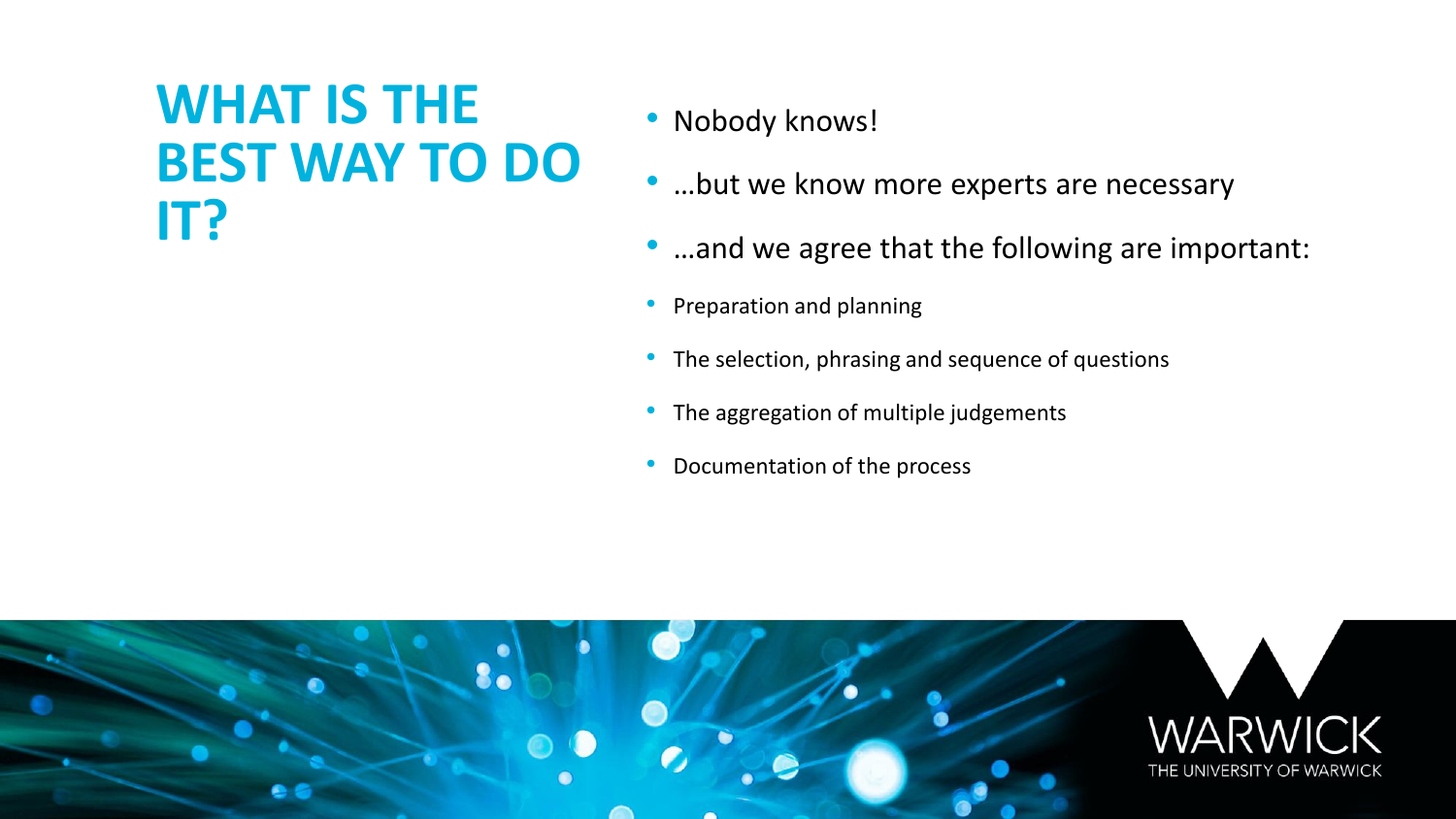# **CONDITIONS THAT CHARACTERISE 'WISE CROWDS':**

- diversity of opinion
- independence
- decentralisation (individuals draw on their own local knowledge)
- aggregation (having a suitable means to generate a group judgement from multiple individual estimates).

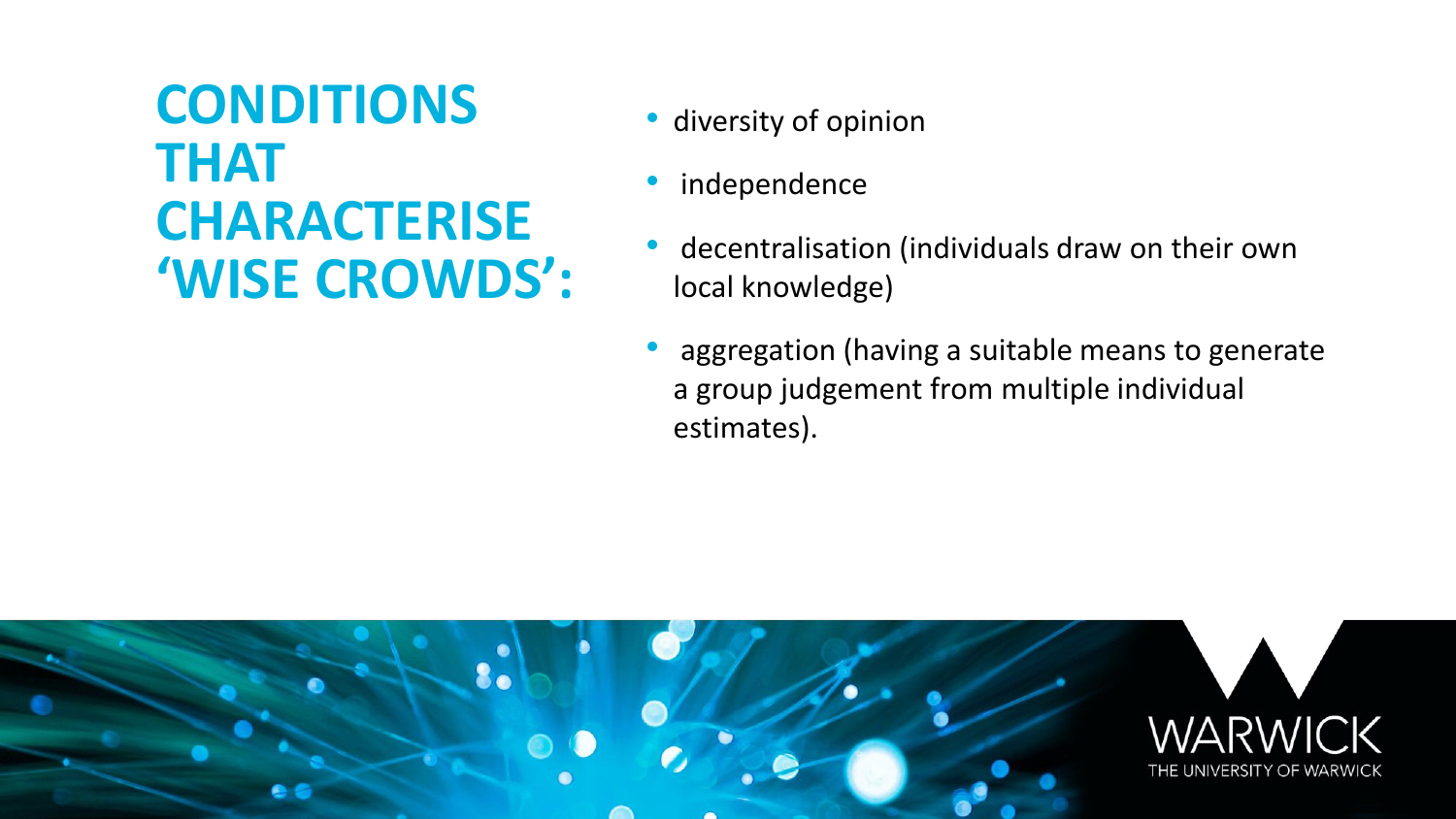# **PHRASING & SEQUENCE OF QUESTIONS**

• *What* questions we ask the experts, and *how* we ask them, influence their answers

• Psychologists have studied the process of making judgements in uncertainty

• Heuristics and cognitive biases

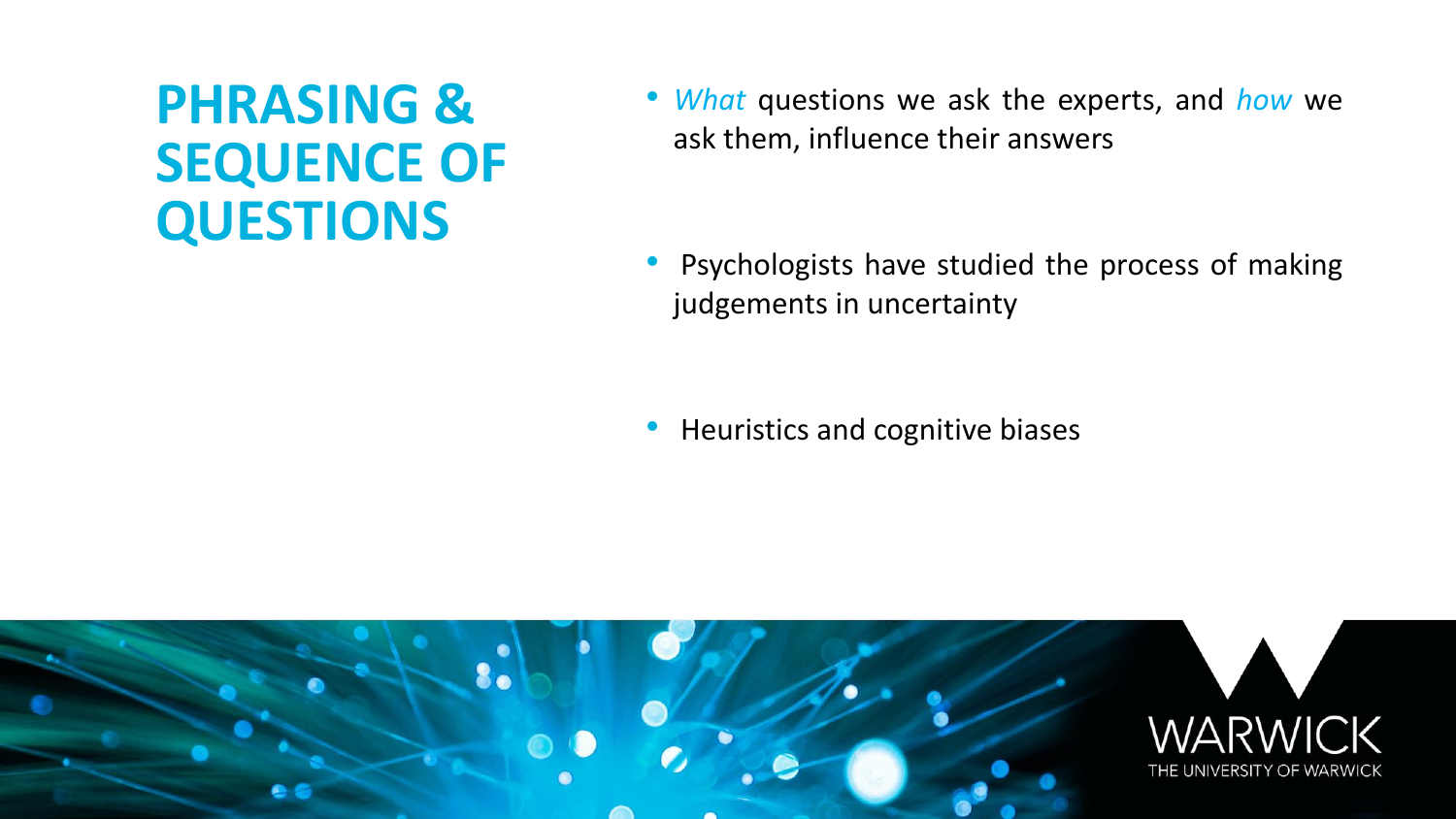### **AGGREGATION**

• The process of deriving a single probability (distribution) or a single estimate to represent the knowledge of a group of experts

- Divergent opinions on how best to do this
- Mathematical versus behavioural

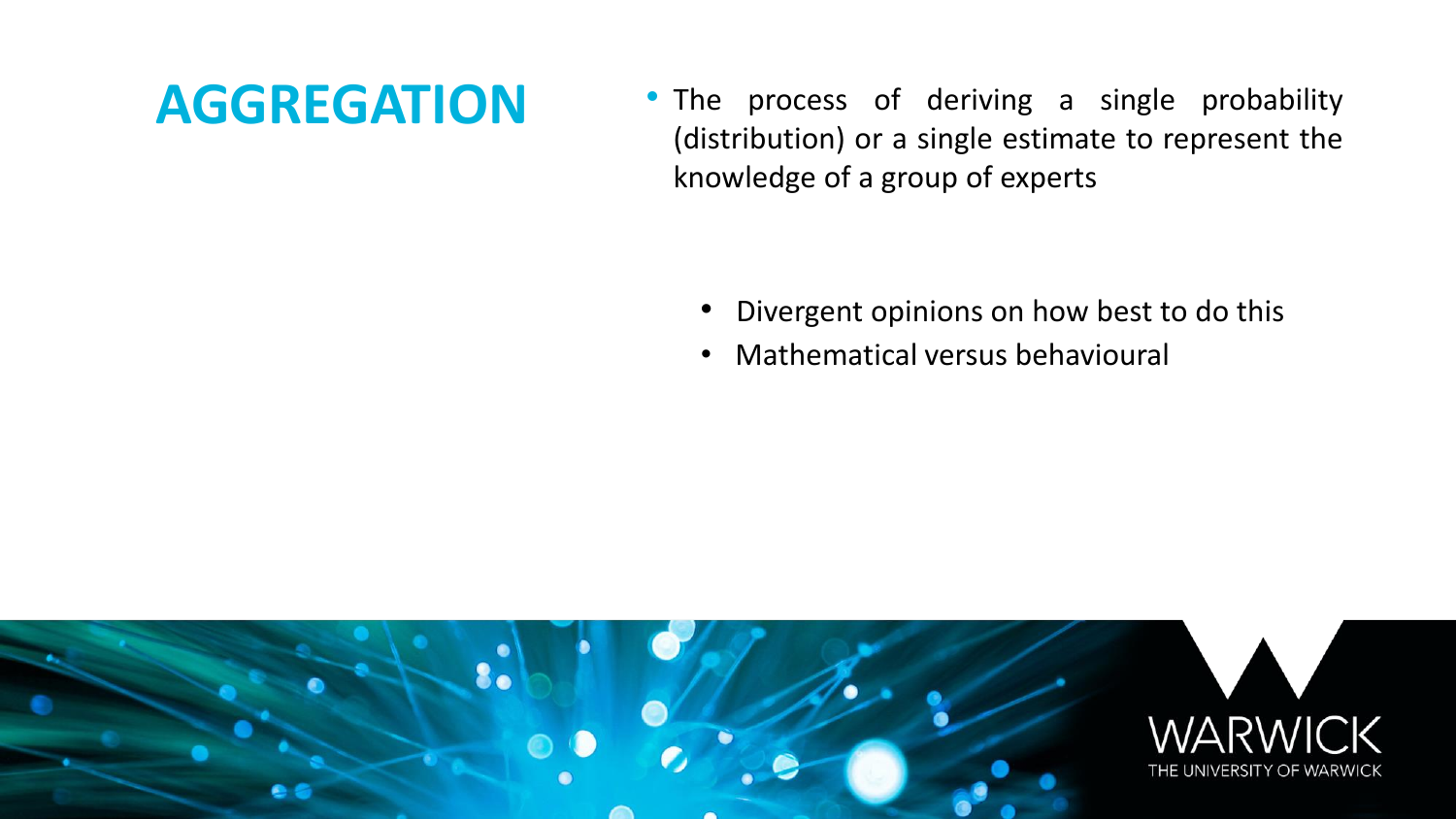# **STRUCTURED EXPERT JUDGEMENT**

An elicitation protocol that:

- asks questions with clear operational meanings
- follows transparent methodological rules
- mitigates psychological and motivational biases
- includes the possibility of identifying the experts
- allows empirical control
- is thoroughly documented

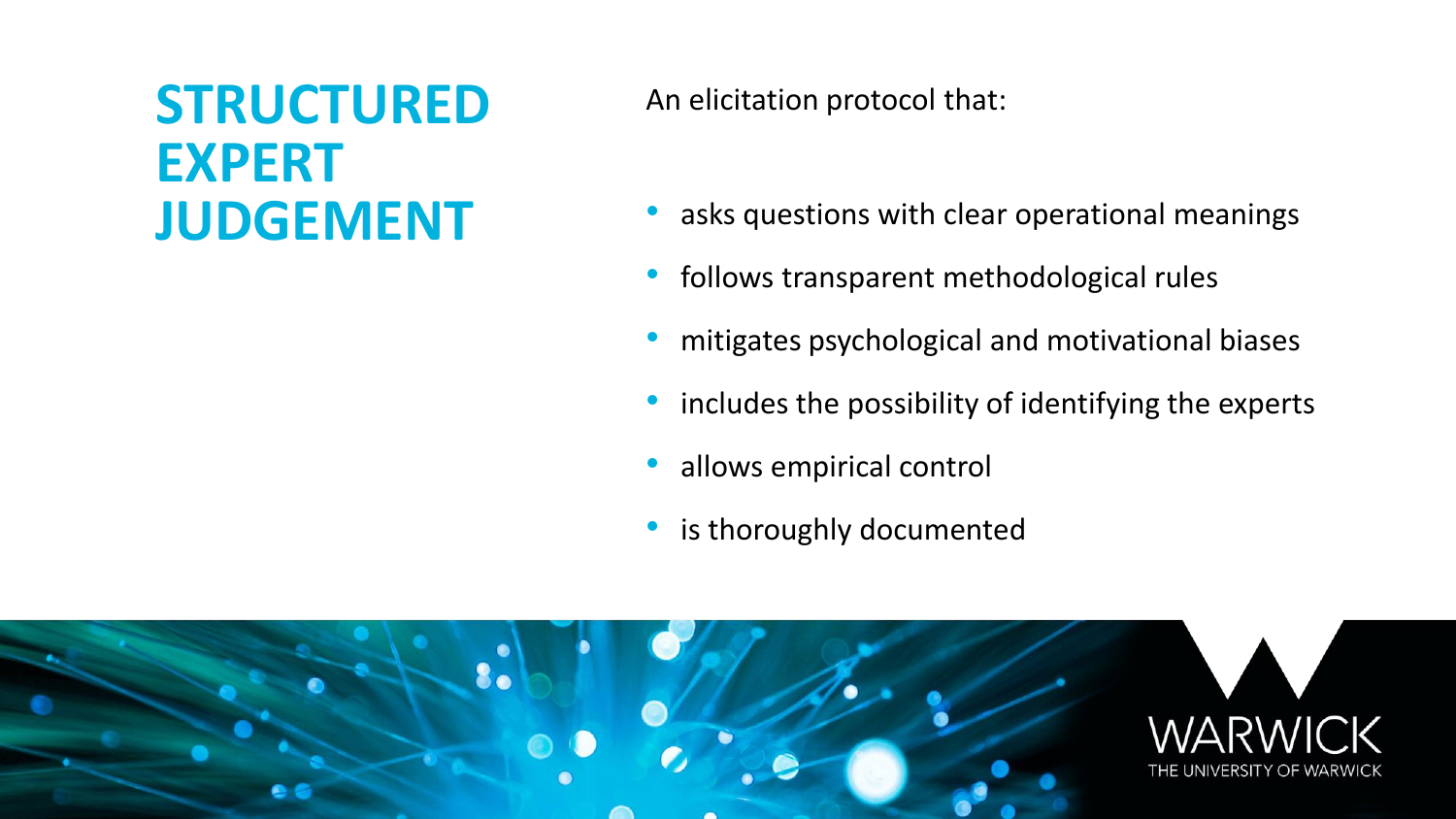#### **Questions**

#### *What % of a watermelon is water?*



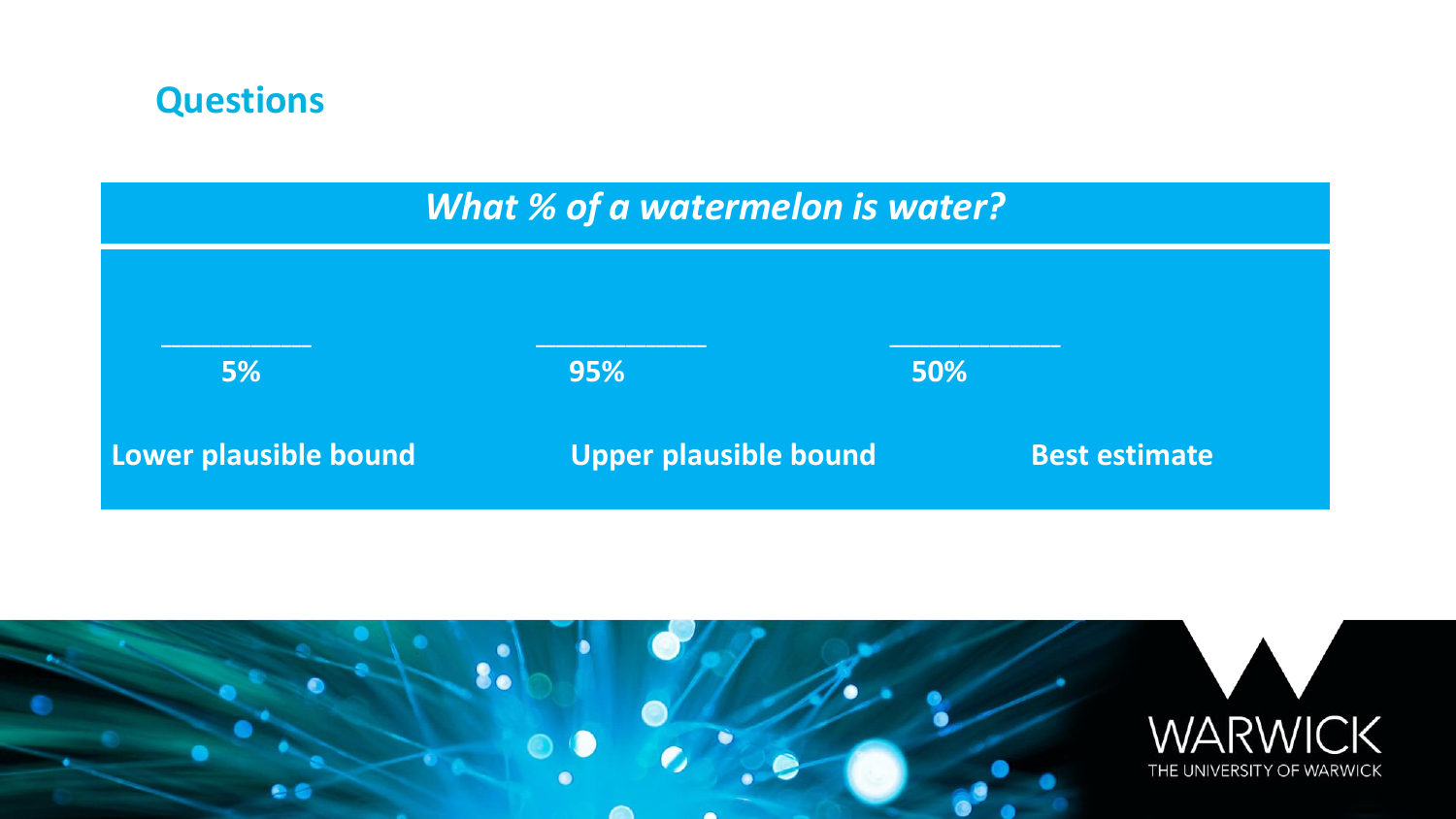#### **Weighting schemes**



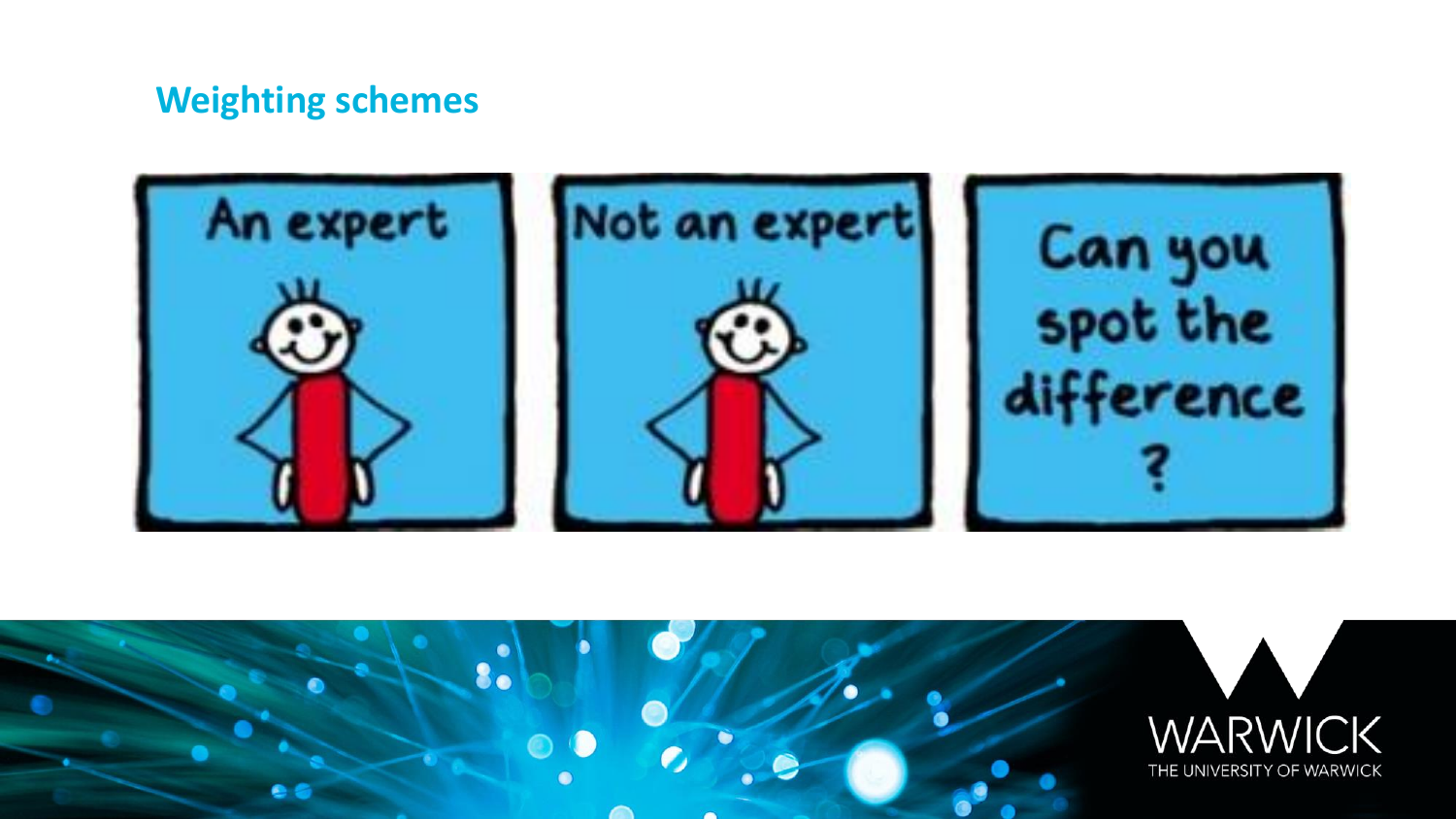**VALIDATION DATA FOR EMPIRICAL CONTROL** 

- Calibration / performance / seed variables needed
- Scores for good performance
	- Calibration / Statistical accuracy
	- Informativeness
- Use scores as weights

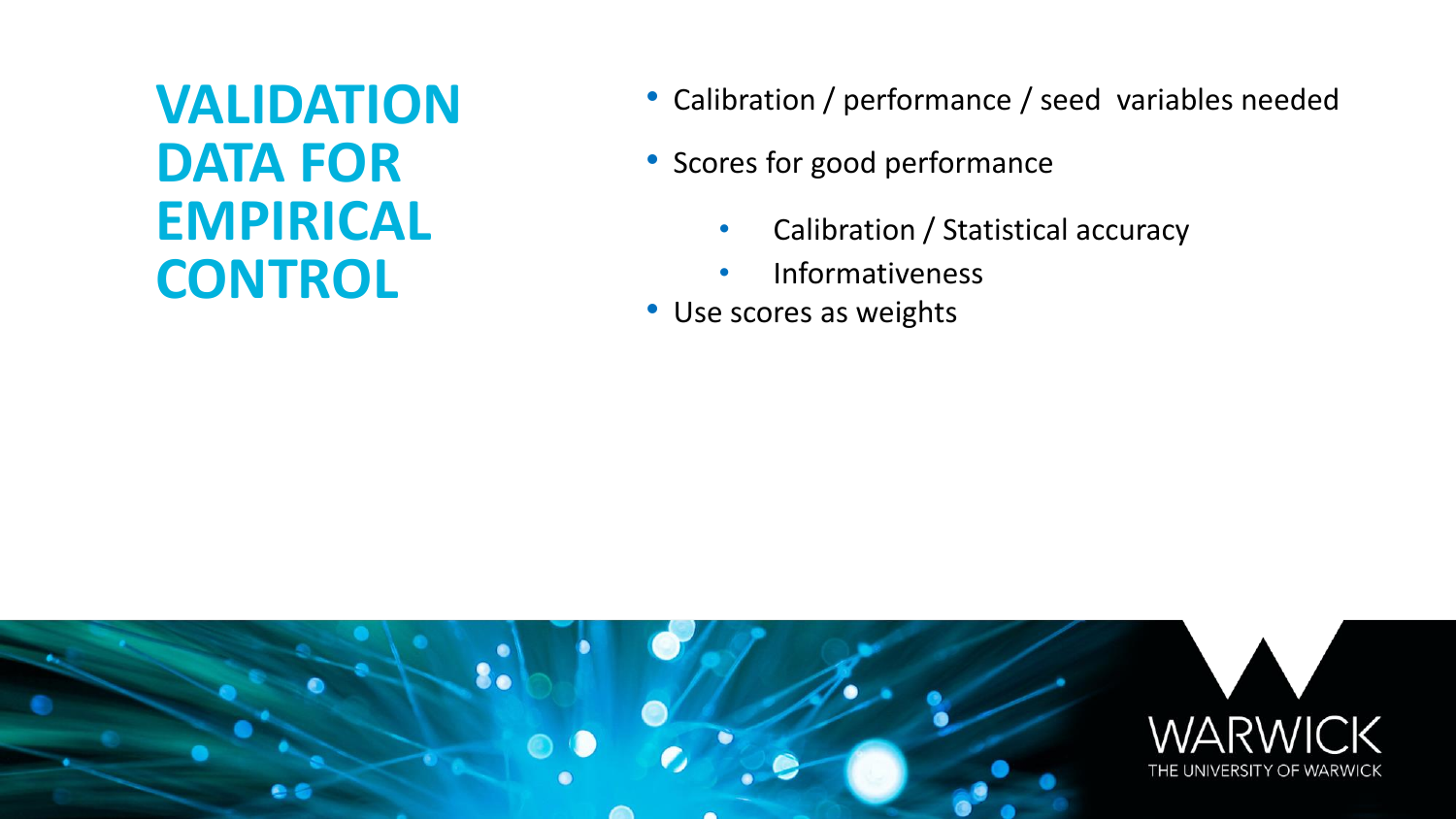# **COOKE'S PROTOCOL**

• Requires that experts assess uncertainty for variables for which we (will) know the true values:

*Calibration / performance / seed variables*

• *Assumption* – the *future* performance of the experts on the variables of interest can be judged on the basis of their *past* performance on the seed variables

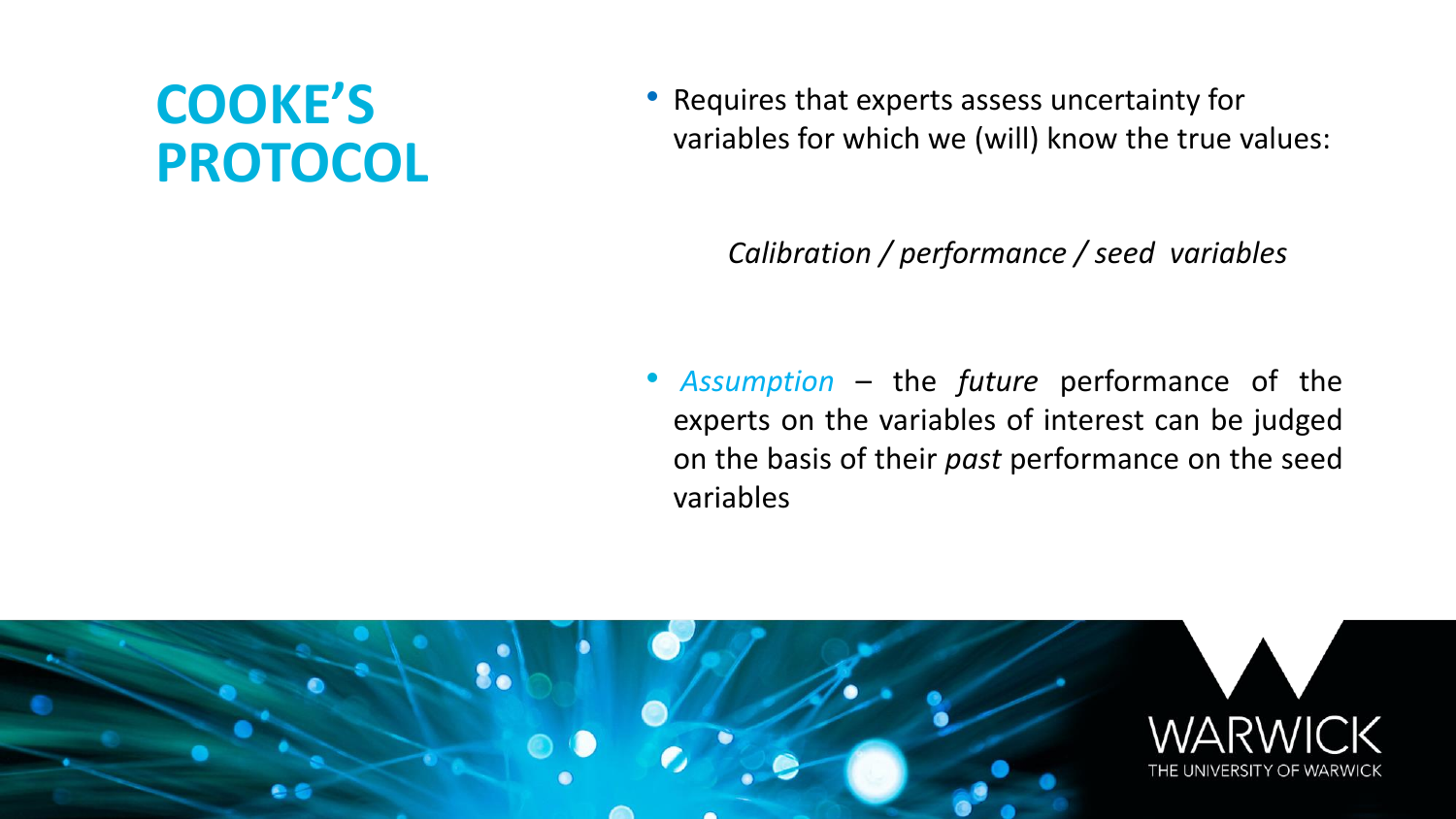# **RANGE GRAPHS**

#### **calibration questions example**

**4 experts, 10 calibration questions, correct answer marked.**



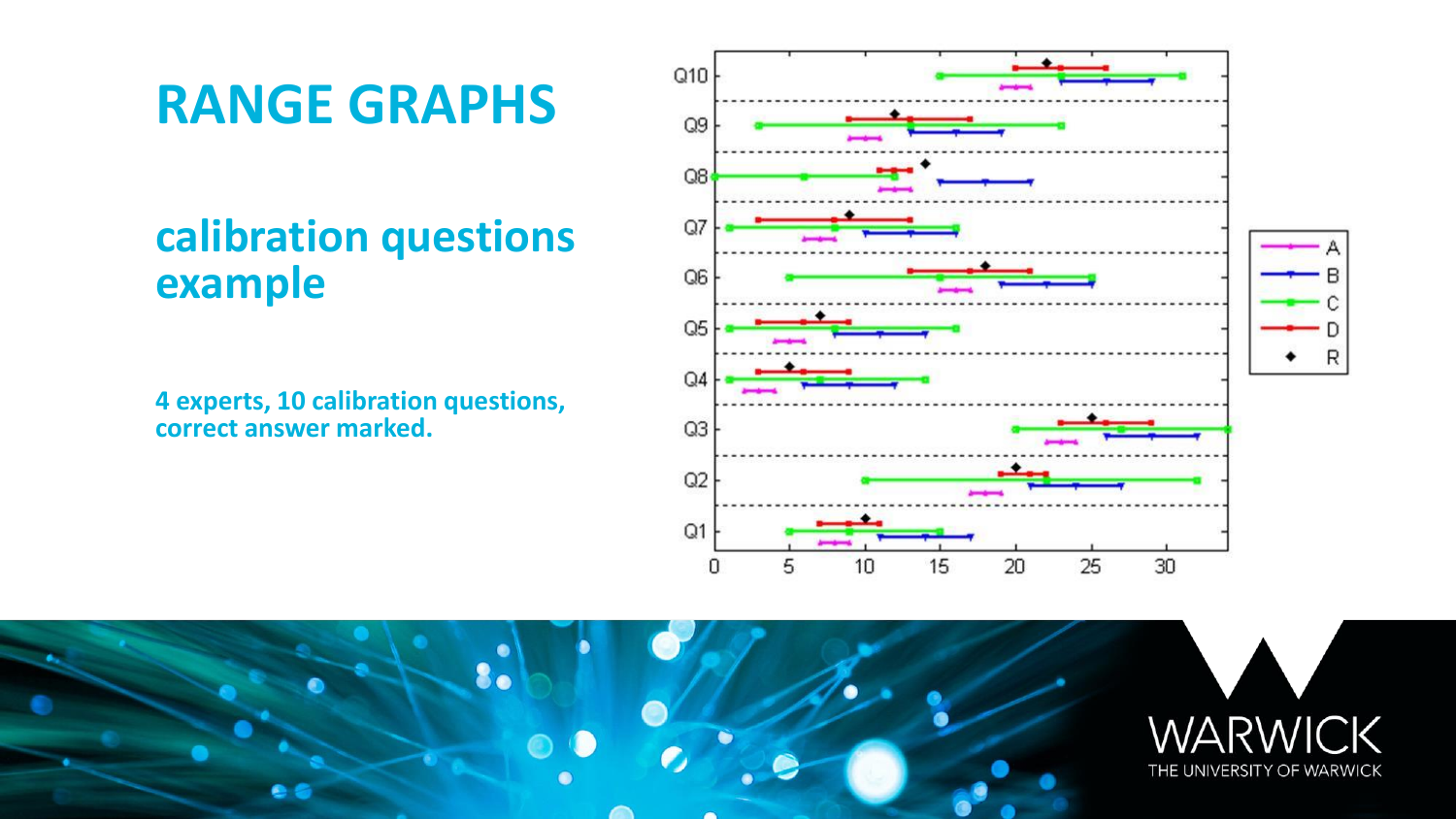### **IDEA (INVESTIGATE, DISCUSS, ESTIMATE, AGGREGATE)**

#### *Pre – Elicitation*

- Define problem
- Find experts
- Find validation data
- Frame
- Train

#### *Elicitation*

- Individual Investigation  $& 1<sup>st</sup>$  set of individual estimates
- Feedback and facilitated Discussion
- 2<sup>nd</sup> set of individual **Estimates**

#### *Post – Elicitation*

- Aggregate experts' judgements
- **Feedback**
- Post-hoc analysis of results

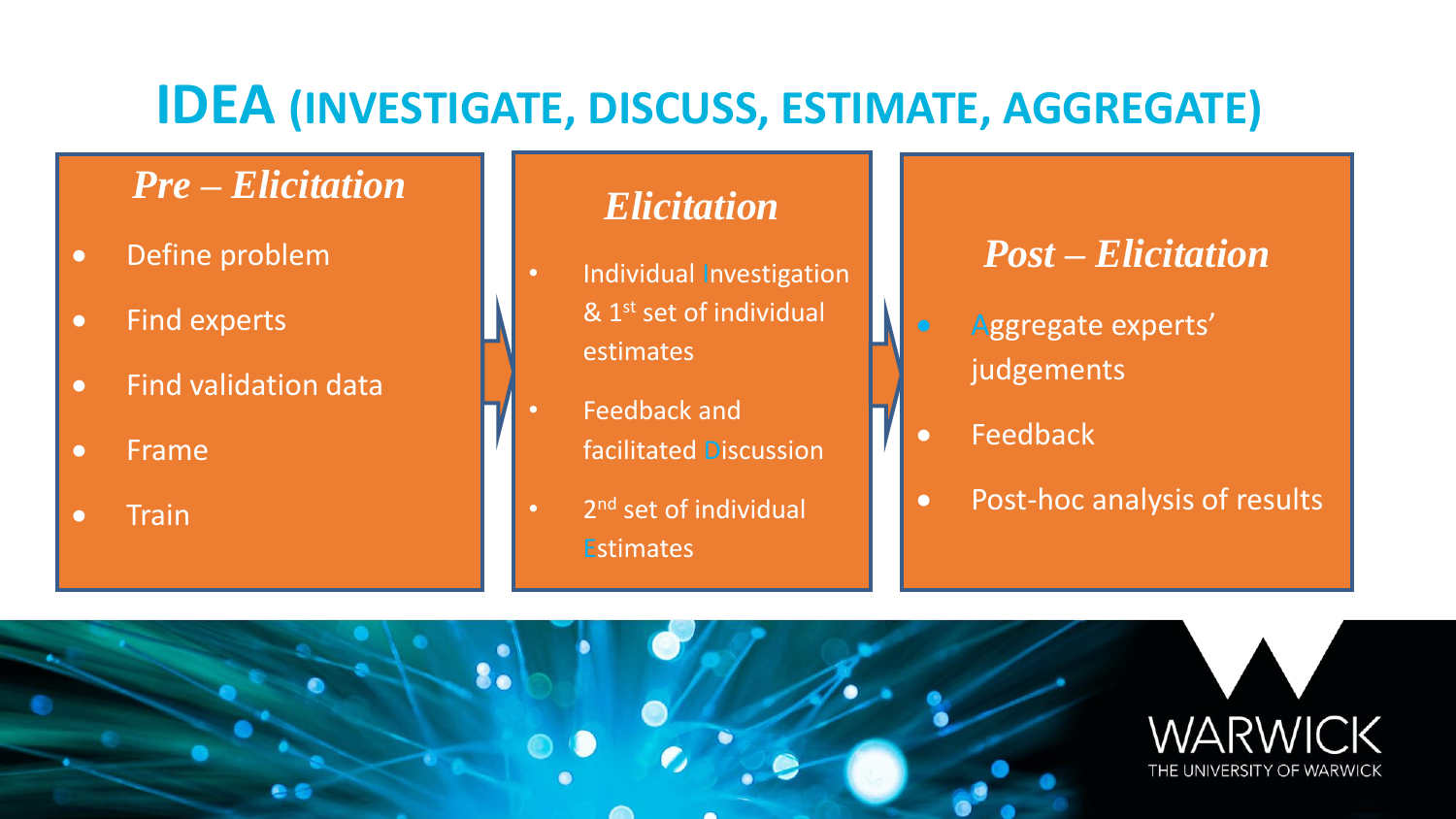### **IDEA MINIMISES COGNITIVE BIASES**

- The 1<sup>st</sup> individual assessment avoids anchoring on other people estimates
- The discussion between rounds reduces the effect of the availability bias
- The  $2^{nd}$  individual anonymous assessment reduces dominating effects and group think
- The way we ask the questions reduces the anchoring & overconfidence

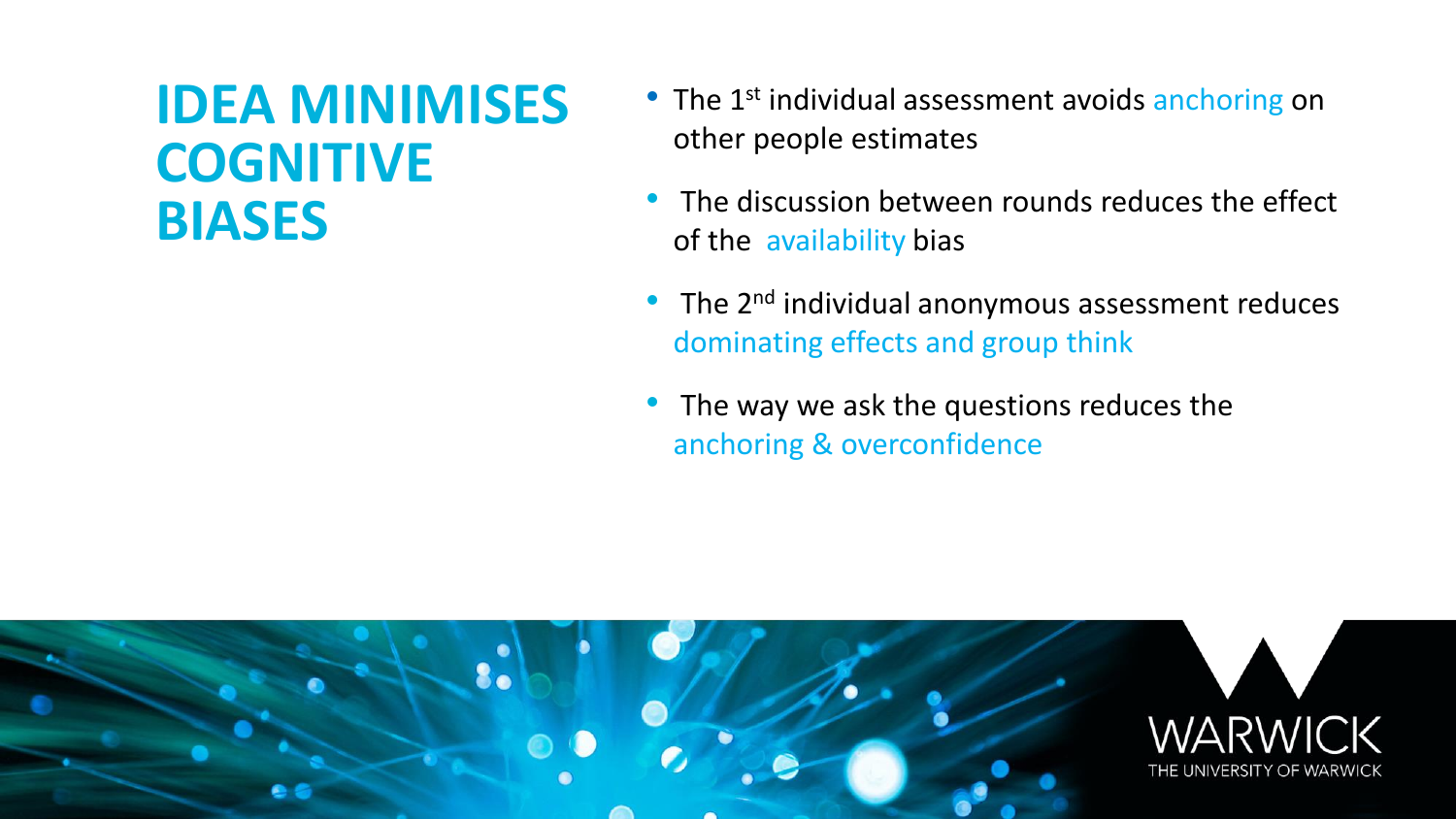# **IDEA PROTOCOL :**

# **WHAT WE'VE LEARNED**

- Feedback and facilitated interaction are crucial
- Discussion induces very weak dependence and helps improve experts' performance
- aligns expert opinions in the direction of the truth
- Mathematical aggregation is essential
- Equal weighting may be outperformed by unequal weighting
- Performance measures should determine the weights (when unequal)